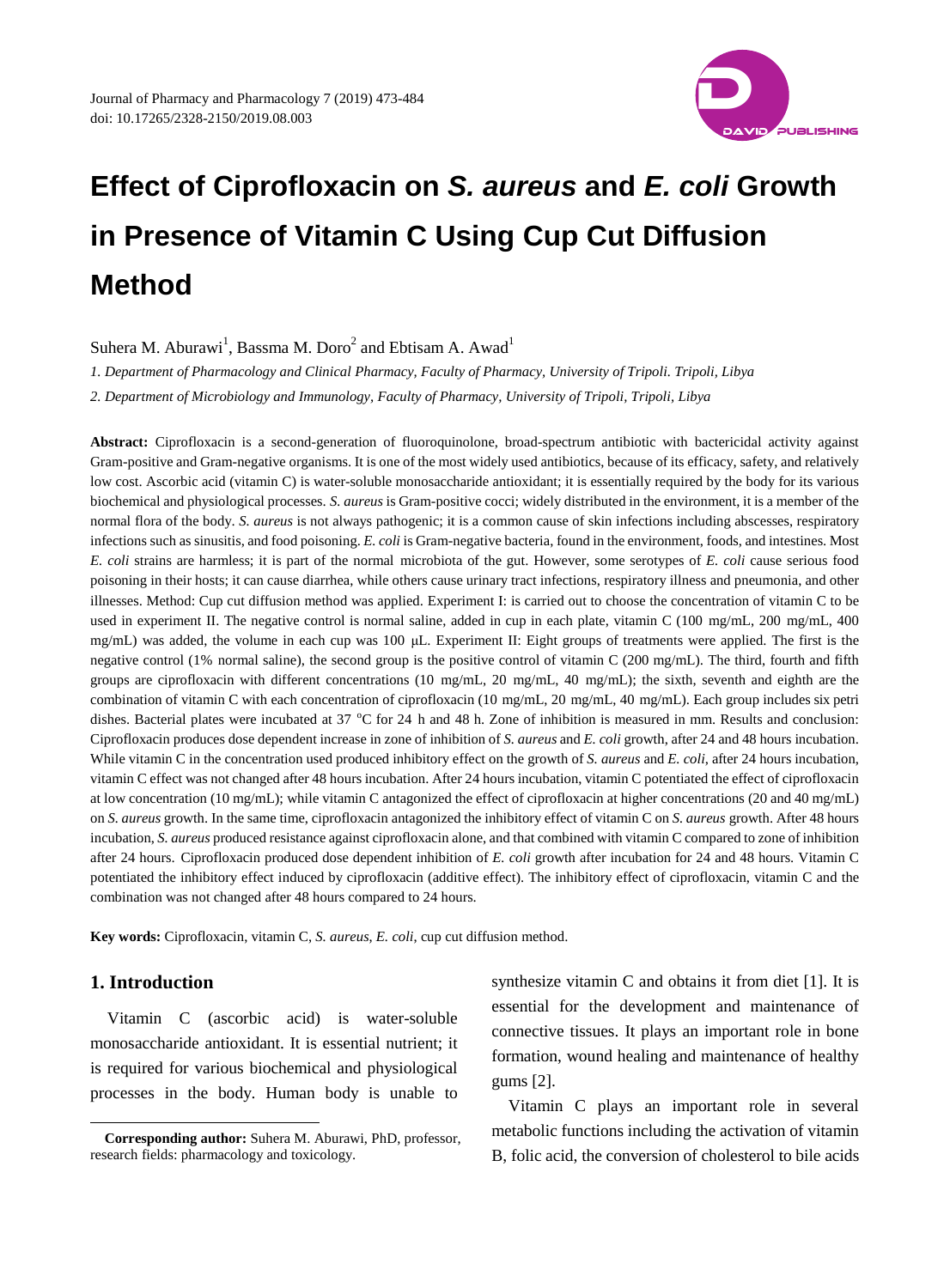and the conversion of amino acid, tryptophan, to neurotransmitter, as serotonin [1]. However, the significance and beneficial effect of vitamin C in respect to human disease such as cancer, atherosclerosis, diabetes, neurodegenerative disease and metal toxicity remains equivocal [2]. It has been shown to facilitate iron absorption by its ability to reduce ferric iron to the ferrous form [3].

Vitamin C protects DNA from damage caused by free radicals and mutagens [4]. Vitamin C has multiple effects on the development, proliferation and function of lymphocytes [5].

Ciprofloxacin is a broad-spectrum antibiotic of the semisynthetic fluoroquinolone class. It is one of the most widely used antibiotics in the world because of its efficacy, safety, and relatively low cost [6]. Ciprofloxacin is a second-generation of the fluoroquinolone, broad-spectrum antibiotic with bactericidal activity against Gram-positive and Gram-negative organisms, including those resistant to penicillin, cephalosporin, and aminoglycosides [7].

Ciprofloxacin, has two bacterial drug targets, DNA gyrase and DNA topoisomerase IV [8, 9]. DNA gyrase and DNA topoisomerase IV are enzymes that play essential roles in most nucleic acid processes; they help to control the levels of DNA under- and over-winding and remove knots and tangles from the bacterial chromosome [10-12].

DNA topoisomerases keep DNA untangled and modulate torsional stress to affect DNA replication, transcription, and, plausibly, every other aspect of DNA metabolism [13, 14] and passing DNA strands through each other involves the enzyme making double-strand DNA breaks, which is dangerous because these breaks can be highly genotoxic. Topoisomerases usually mitigate this risk by maintaining the breaks only transiently [6].

Ciprofloxacin interferes with the transient nature of the topoisomerase-induced double-strand breaks by stabilizing DNA/topoisomerase/drug ternary complex that traps the enzyme-bound double-strand breaks, thereby blocking bacterial growth "bacteriostatic" effect [15, 16]. Ciprofloxacin treatment also increases reactive oxygen species, resulting in bacterial death, as bactericidal effect [17].

Ciprofloxacin is used for the treatment of various infectious diseases, including osteomyelitis, gonorrhea, and infections of the urinary and gastrointestinal tracts, respiratory tree, skin and soft tissues [18]. It is also effective in perianal Crohn's disease [19]. It showed excellent activity against *pseudomonas* infections. Acidic pH conditions decreased its activity [20].

Aim of work: is to study the effect of ciprofloxacin on *E. coli* and *S. aureus* growth in presence of vitamin C using cup cut diffusion method.

## **2. Methodology**

Chemicals, reagents, and microorganisms: Vitamin C is white crystalline powder obtained from pharmaceutical industry society of Tunisia. Ciprofloxacin infusion was obtained from Doracs, Sousse, Tunisie. Muller-Hinton media, Muller-Hinton broth, and melted agar were from Oxoid-Canada. Normal saline was purchased from Riedel-deHaen, Berlin, Germany. *S. aureus* (ATCC 25923) and *E. coli*  (ATCC 25922) strains were used.

Method: Strains was prepared in the lab by using  $10^8$ CFU/mL in Muller-Hinton broth; agar plates were swapped with overnight culture of bacteria; the plates were allowed to absorb the bacteria and cups were made by sterile standard cork borer (cup cut diffusion method) [21].

Experiment I: is carried out to choose the concentration of vitamin C to be used in experiment II. The negative control is normal saline, added in cup in each plate, vitamin C (100 mg/mL, 200 mg/mL, 400 mg/mL) was added, the volume in each cup was 100 μL.

Experiment II: Negative control is normal saline, the positive control is vitamin C (200 mg/mL) added in cup in each plate, Ciprofloxacin alone was added in the plate in different concentrations (10 mg/mL, 20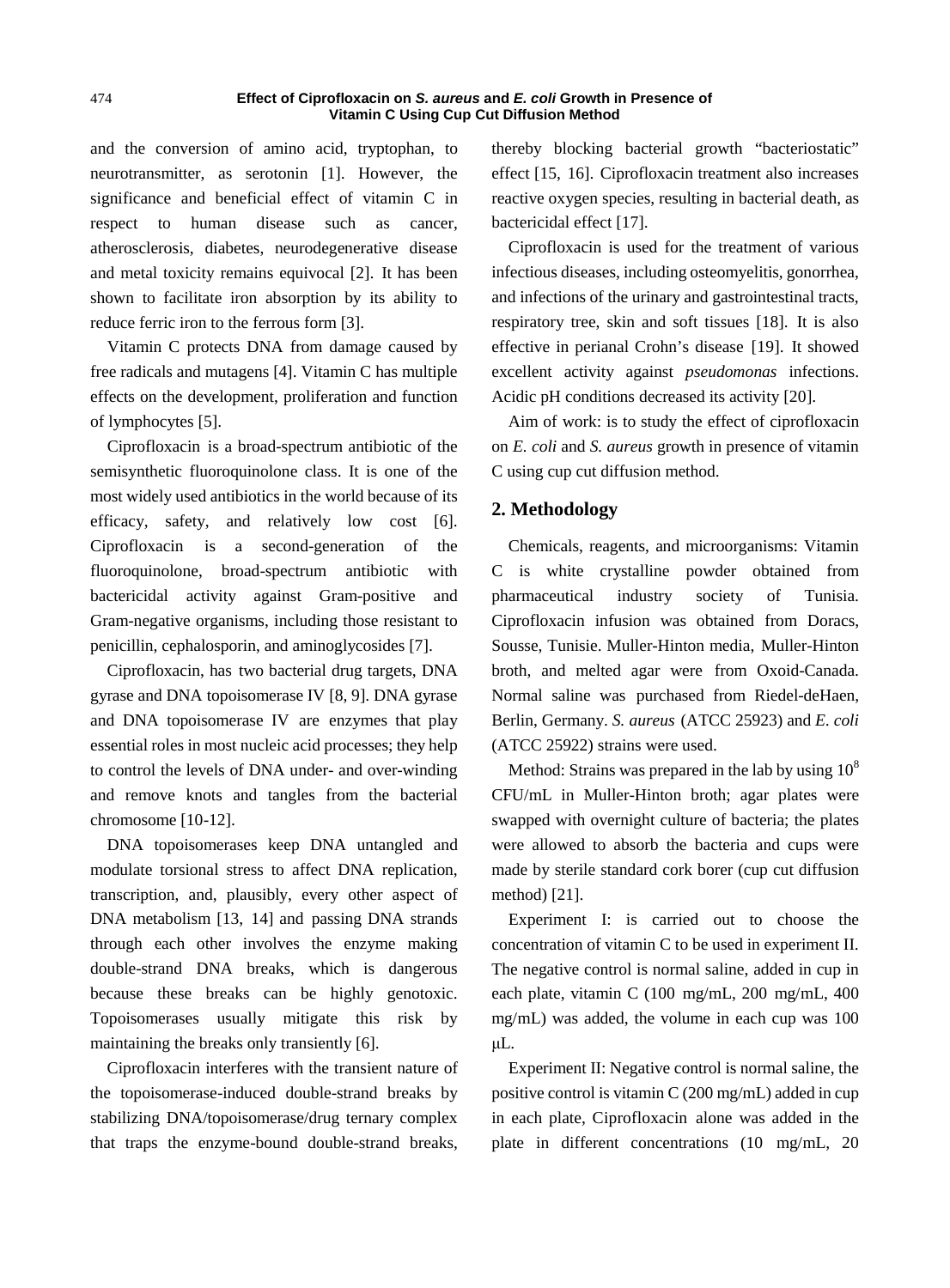mg/mL, 40 mg/mL); vitamin C combination with each concentration of Ciprofloxacin (10 mg/mL, 20 mg/mL, 40 mg/mL) was added. The volume in each cup was 100 µL. Bacterial plates were incubated at 37  $^{\circ}$ C for 24 hr and 48 hr, after which the zone of inhibition diameter was measured in mm.

## **3. Results**

*3.1 Effect of Vitamin C on the Zone of Inhibition of S. aureus and E. coli* 

Vitamin C produces dose dependent inhibition of *S. aureus* and *E. coli* growth (Figs. 1 and 2).

# *3.2 Effect of Ciprofloxacinin in Presence of Vitamin C on S. aureus Growth*

3.2.1 Effect of Different Concentration of Ciprofloxacin on *S. aureus* Growth after Incubation 24 Hours

Ciprofloxacin at concentration 10 mg/mL produced significant zone of inhibition less than ciprofloxacin at concentrations of 20 mg/mL and 40 mg/mL ( $p \leq$ 0.05). Ciprofloxacin at concentration 20 mg/mL increased significantly the zone of inhibition compared with 10 mg/mL ( $p \leq 0.05$ ), insignificant less zone of inhibition than 40 mg/mL effect  $(p >$ 0.05).

Ciprofloxacin 40 mg/mL produced zone of inhibition more than both concentrations of ciprofloxacin 10 mg/mL ( $p \le 0.05$ ) and 20 mg/mL ( $p >$ 0.05) (Table 1, Fig. 3).

3.2.2 Effect of Vitamin C and Ciprofloxacin on *S. aureus* Growth after Incubation 24 Hours

Vitamin C alone, at concentration 200 mg/mL, produced clear zone of inhibition on growth of *S. aureus*. Combined treatments of ciprofloxacin at concentration 10 mg/mL, 20 mg/mL, or 40 mg/mL with Vitamin C showed significant decrease of zone of inhibition in the growth of *S. aureus*, compared to the zone of inhibition produced by the effect of Vitamin C alone ( $p \le 0.05$ ) (Table 1, Fig. 3).

Ciprofloxacin (10 mg/mL) in combination with vitamin C produced zone of inhibition more than zone of inhibition produced by treatment with ciprofloxacin 10 mg/mL only ( $p \leq 0.05$ ). While ciprofloxacin at concentrations 20 mg/mL or 40 mg/mL in combination with vitamin C produced decrease in zone of inhibition compared with ciprofloxacin (20 mg/mL or 40 mg/mL) each alone ( $p \le 0.05$ ).



**Fig. 1 Effect of vitamin C on the growth of** *S. aureus* **using cup cut diffusion method.**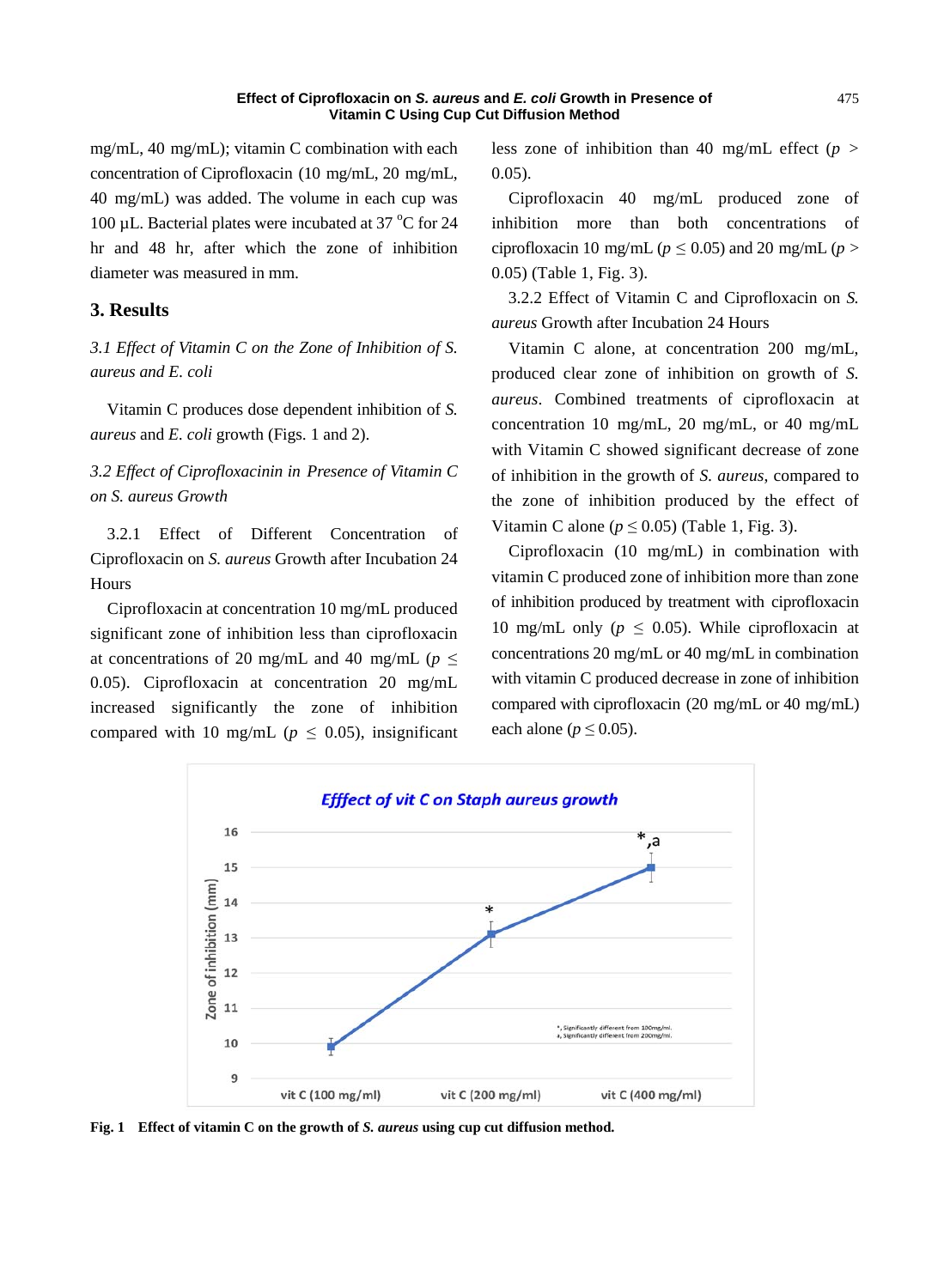

**Fig. 2 Effect of vitamin C on the growth of** *E. coli* **using cup cut diffusion method.** 

**Table 1 Effect of ciprofloxacin on** *S. aureus* **growth in presence of Vitamin C.**

| Treatments                         | Zone of inhibition after 24 h    | Zone of inhibition after 48 h  |
|------------------------------------|----------------------------------|--------------------------------|
| Vitamin $C(200 \text{ mg/mL})$     | $13.1 \pm 0.367$                 | $13.1 \pm 0.367$               |
| $Cipro$ (10 mg/mL)                 | $6.41 \pm 0.300^{a,b}$           | $00 \pm 00^{a,b,d}$            |
| Cipro $(20 \text{ mg}/\text{Ml})$  | $14.33 \pm 0.586$                | $10.58 \pm 0.351$ <sup>d</sup> |
| Cipro $(40 \text{ mg/mL})$         | $15.25 \pm 0.281$                | $11.83 \pm 0.421^{\text{a,d}}$ |
| Vit $C + Cipro$ (10 mg/mL)         | $8.75 \pm 0.381^*$               | $2.16 \pm 1.376^{\ast,d}$      |
| Vit $C + Cipro$ (20 mg/mL)         | $11.58 \pm 0.238$ <sup>*,a</sup> | $6.58 \pm 1.457^{*,a,d}$       |
| Vit C + Cipro $(40 \text{ mg/mL})$ | $12.66 \pm 0.166^{*,b}$          | $7.66 \pm 0.459^{*,b,d}$       |

\*, significantly different compared to vitamin C at  $p \le 0.05$ ; a: significantly different compared to cipro (20 mg/mL) at  $p \le 0.05$ ; b: significantly different compared to cipro (40 mg/mL) at  $p \le 0.05$ ; c: significantly different compared to cipro (10 mg/mL) at  $p \le 0.05$ ; d: significantly different compared to the same treatment after 24 h at  $p \le 0.05$ .

3.2.3 Effect of Different Concentration of Ciprofloxacin on *S. aureus* Growth after Incubation 48 Hours

Ciprofloxacin at concentration 10 mg/mL did not produce any inhibition effect on the growth of *S. aureus*, compared to the effect of ciprofloxacin at concentrations 20 mg/mL and 40 mg/mL, which produce significant increase in zone of inhibition ( $p \leq$ 0.05) compared with ciprofloxacin 10 mg/mL (Table 1, Fig. 4).

Ciprofloxacin at concentration 20 mg/mL produced

insignificant increase in zone of inhibition compared to the treatment with ciprofloxacin at concentration 40 mg/mL ( $p > 0.05$ ).

Comparing the zone of inhibition produced by different treatment (ciprofloxacin alone or in combination with Vitamin C) after incubation for 48 hours, it was found that the zones of inhibition after 48 hours are significantly less than after 24 hours ( $p \leq$ 0.05). While the zone of inhibition produced by Vitamin C after 24 hours was not changed after 48 hours  $(p > 0.05)$  (Table 1, Figs. 4 and 5).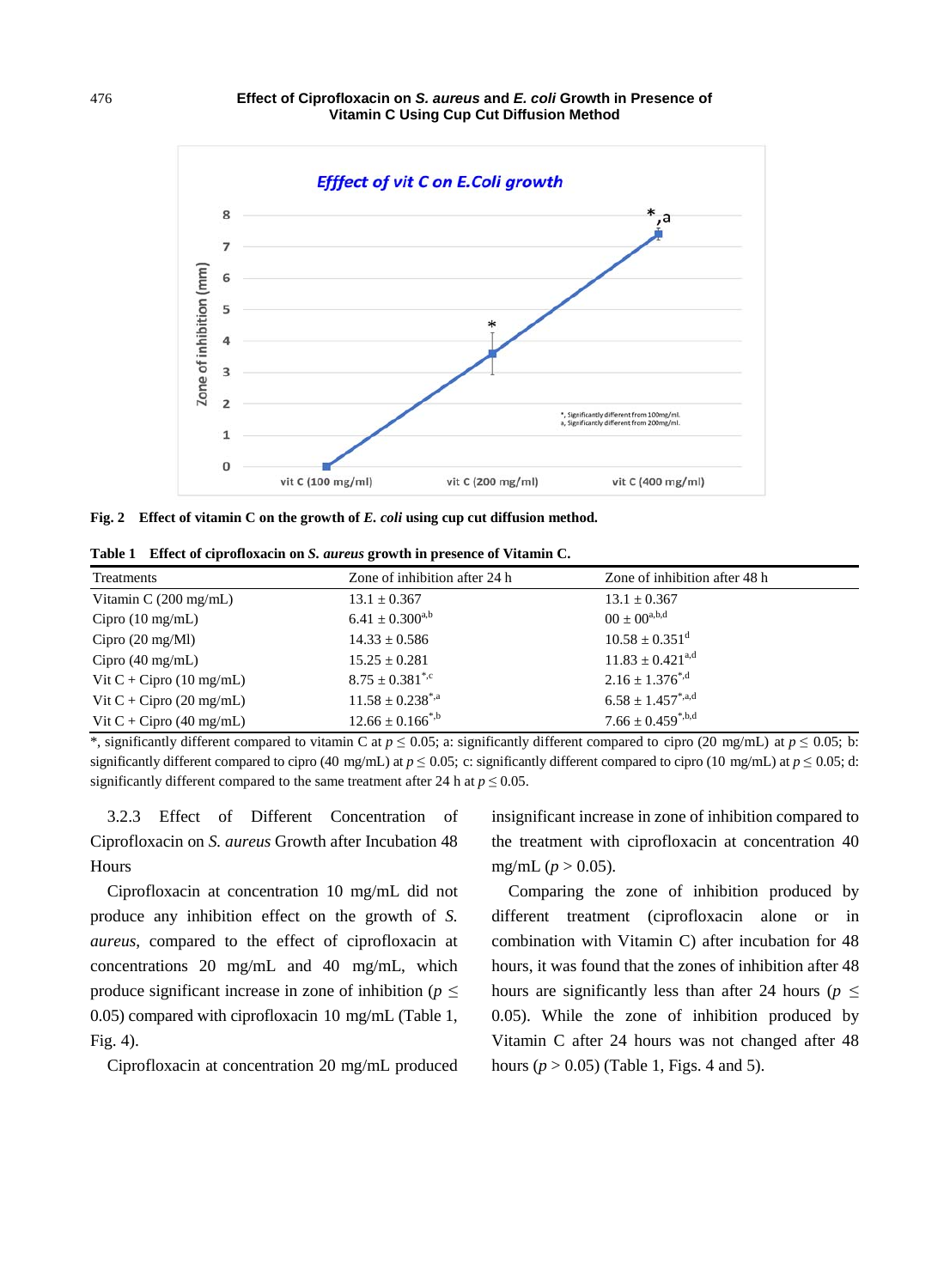

**Fig. 3 Effect of ciprofloxacin on** *S. aureus* **growth in presence of Vitamin C after incubation for 24 h.**



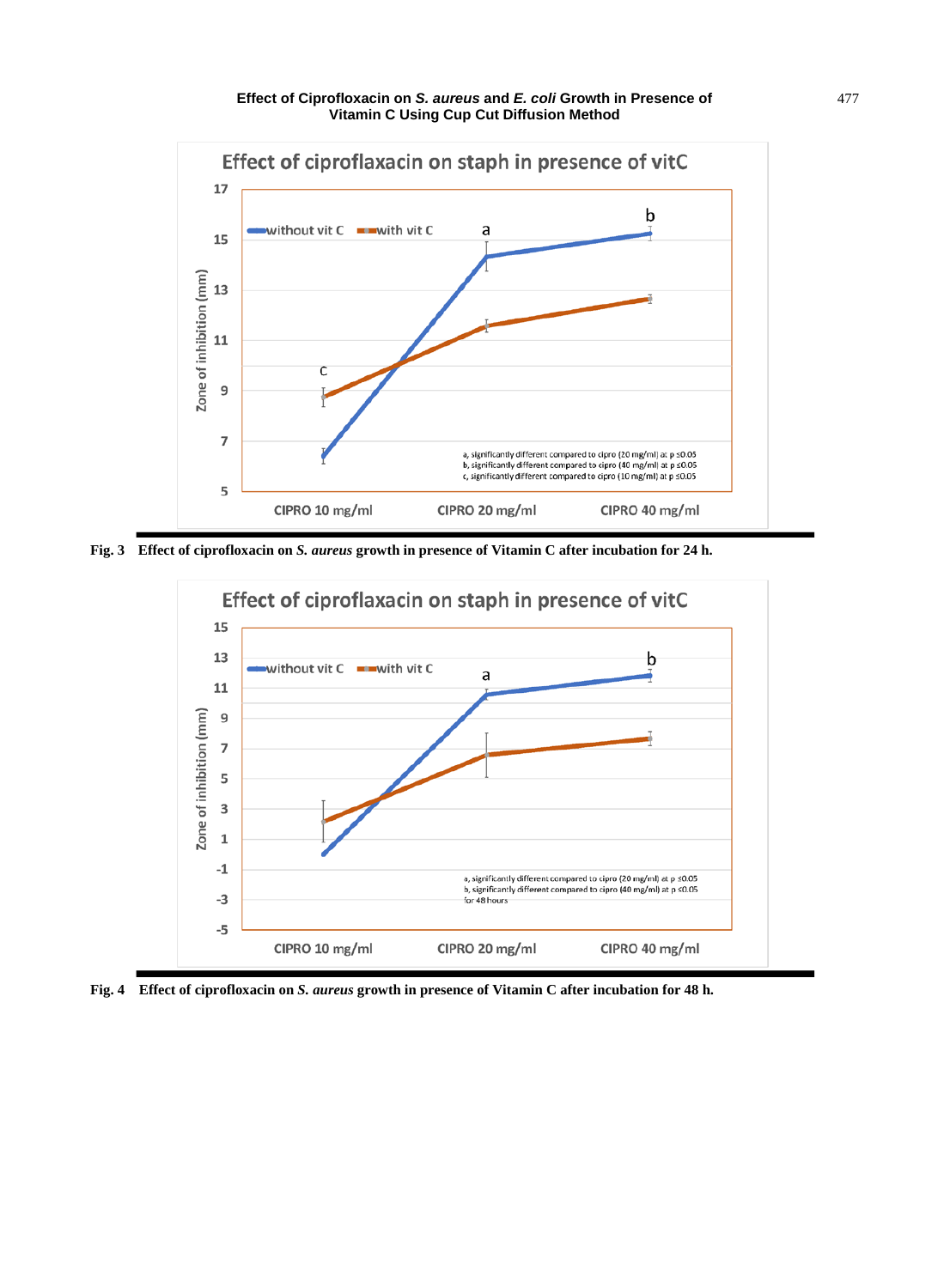

**Fig. 5 Effect of ciprofloxacin on** *S. aureus* **growth in presence of Vitamin C after incubation for 24 and 48 h.**

*3.3 Effect of Ciprofloxacin on E. coli Growth in Presence of Vitamin C* 

3.3.1 Effect of Different Concentration of Ciprofloxacin on *E. coli* Growth after Incubation 24 Hours

Ciprofloxacin at concentration 10 mg/mL produced significant increase of zone of inhibition of the growth of *E. coli* ( $p \le 0.05$ ); by increasing the concentration of ciprofloxacin, the zone of inhibition increased significantly compared to ciprofloxacin at concentration 10 mg/mL ( $p \le 0.05$ ). Ciprofloxacin at concentration 40 mg/mL produced insignificant increase in zone of inhibition of *E. coli* growth compared to ciprofloxacin at concentration 20 mg/mL  $(p > 0.05)$ .

3.3.2 Effect of Ciprofloxacin on Vitamin C

Vitamin C at concentration 200 mg/mL produced inhibition of *E. coli* growth.

Ciprofloxacin with the three concentrations used (10,

20, 40 mg/mL) combined with vitamin C produced an increase of zone of inhibition of *E. coli* growth significantly compared to that produced by vitamin C alone ( $p \le 0.05$ ) (Table 2, Fig. 6).

3.3.3 Effect of Vitamin C on Ciprofloxacin Effect of the Growth of *E. coli* after Incubation 24 Hours

Vitamin C did not change the zone of inhibition of *E. coli* growth, that produced by ciprofloxacin at 10 mg/mL (*p* > 0.05). While Vitamin C increased significantly the zone of inhibition produced by ciprofloxacin with concentrations 20 and 40 mg/mL compared to ciprofloxacin of the same concentration only; the combined treatment showed additive effect on zone of inhibition of *E. coli* growth ( $p \le 0.05$ ).

The effect of Vitamin C, ciprofloxacin with different concentrations, and the combined treatments did not show any significant difference after 48 hours incubation compared to 24 hours incubation ( $p > 0.05$ ) (Table 2).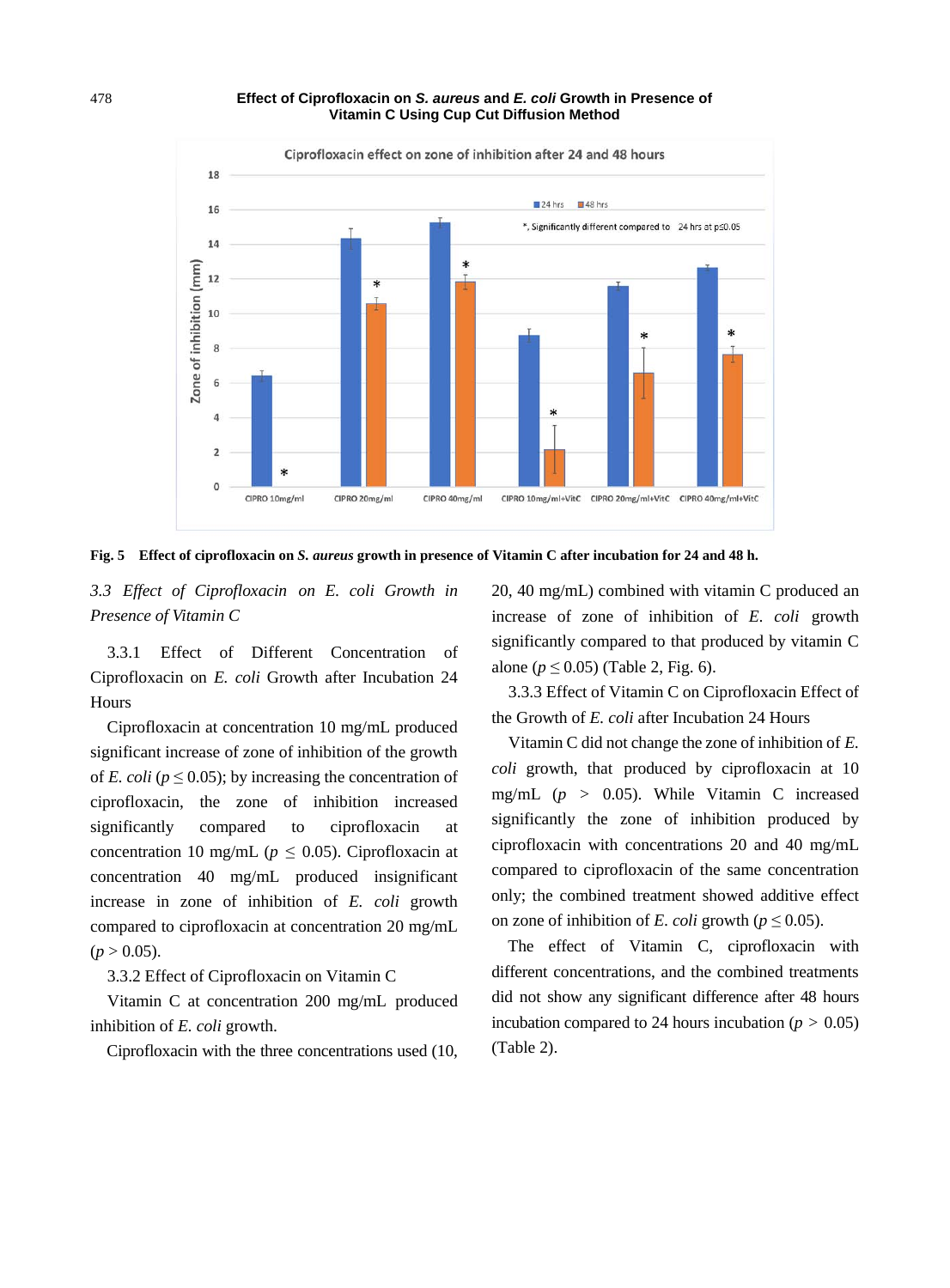|  | Table 2 Effect of ciprofloxacin on E. coli growth in presence of Vitamin C. |  |  |  |  |  |
|--|-----------------------------------------------------------------------------|--|--|--|--|--|
|--|-----------------------------------------------------------------------------|--|--|--|--|--|

| Treatments                         | Zone of inhibition after 24 hrs    |
|------------------------------------|------------------------------------|
| Vitamin $C(200 \text{ mg/mL})$     | $3.60 \pm 0.659$                   |
| $Cipro$ (10 mg/mL)                 | $17.00 \pm 0.806$ <sup>*,a,b</sup> |
| $Cipro$ (20 mg/mL)                 | $20.33 \pm 0.654$ <sup>*</sup>     |
| $Cipro$ (40 mg/mL)                 | $21.83 \pm 0.614$ <sup>*</sup>     |
| Vit $C + Cipro$ (10 mg/mL)         | $18.41 \pm 0.800^*$                |
| Vit $C + Cipro$ (20 mg/mL)         | $22.66 \pm 0.802^{\ast,a}$         |
| Vit C + Cipro $(40 \text{ mg/mL})$ | $24.33 \pm 1.308^{\ast, b}$        |

\*, significantly different compared to vitamin C at  $p \le 0.05$ ; a: significantly different compared to cipro (20 mg/mL) at  $p \le 0.05$ ; b: significantly different compared to cipro (40 mg/ml) at  $p \le 0.05$ .



**Fig. 6 Effect of ciprofloxacin on** *E. coli* **growth in presence of Vitamin C after incubation for 24 h.**

## **4. Discussion**

*Staphylococcus aureus* is an important pathogenic organism causing a variety of local and systemic infections and was originally susceptible to quinolones [22]. *Staphylococcus aureus* is a major human pathogen that causes a wide range of clinical infections. It may cause bacteremia, infective endocarditis, osteoarticular, or skin and soft tissue infections [23].

Most strains of *E. coli* are not harmful but are part of the healthful bacterial flora in the human gut. However, some types can cause illness in humans. Some strains produce the most powerful toxins that cause an intestinal infection. Other types of *E. coli* infection can lead to urinary tract infections, respiratory illness, pneumonia, and other illnesses like meningitis [24].

## *4.1 Effect of Vitamin C on S. aureus and E. coli Growth*

Vitamin C showed dose dependent inhibitory effect on the growth of *S. aureus* and *E. coli.* This effect confirms previous research [21, 25]. The acidity of vitamin C plays an important role in contributing to the inhibition of *S. aureus* growth; also, vitamin C affects the metabolism of *S. aureus* leading to the growth inhibition observed [26].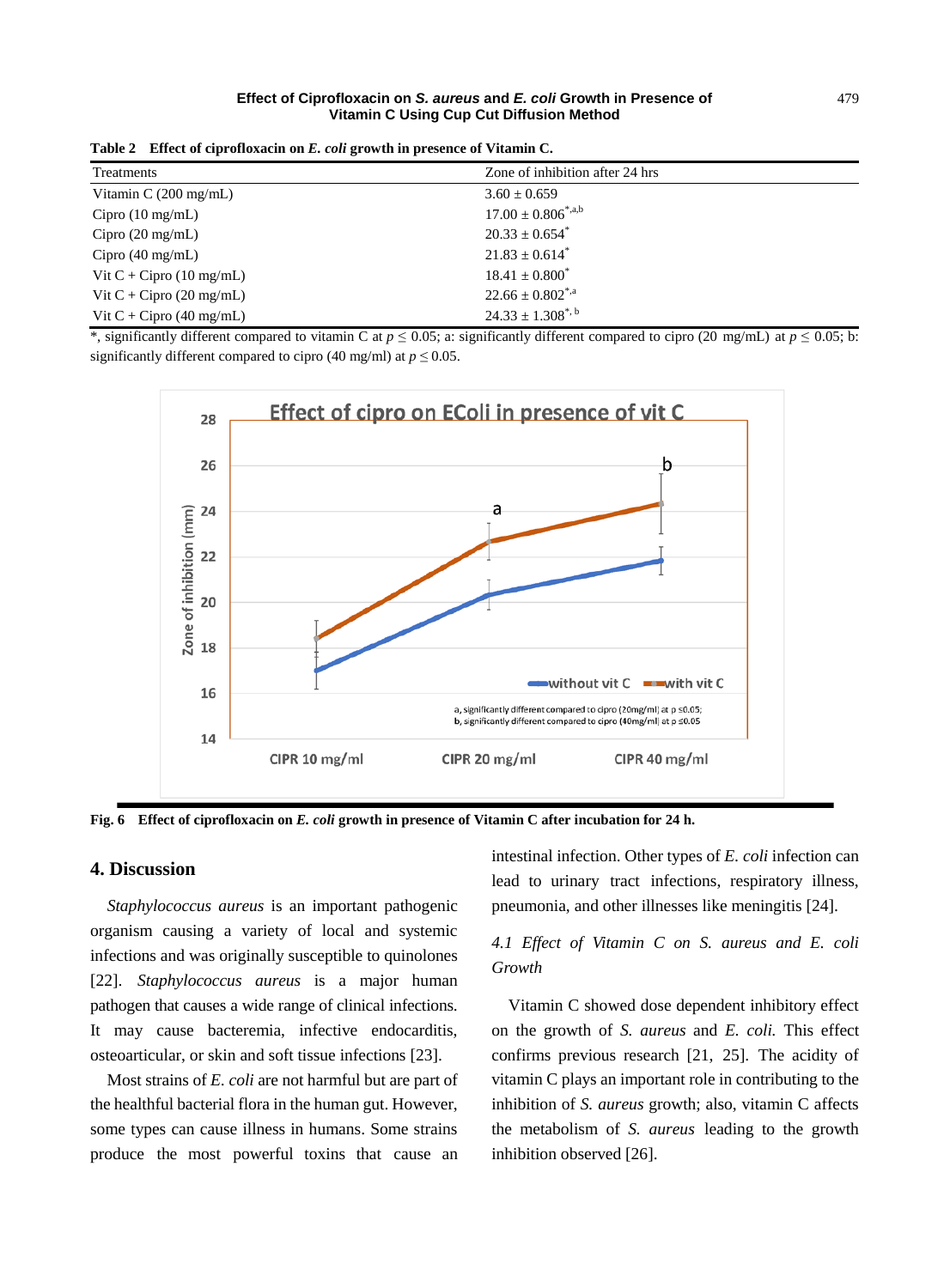Vitamin C alters the cell surface function, increasing the permeability of Gram-negative bacteria to antibiotics [27, 28]. Vitamin C acts on *E. coli* by reducing the biosynthesis of extracellular polymer substances, especially the polysaccharide component of the matrix. Once the extracellular polymer substances content is reduced, then the bacterial cells are fully exposed to the external medium resulting in that the cells are more susceptible to killing, either by vitamin C-induced oxidative stress, or by other antimicrobials agents [29].

# *4.2 Effect of Ciprofloxacin on S. aureus Growth in Presence of Vitamin C*

In this study, after incubation of *S. aureus* for 24 hours, ciprofloxacin alone at concentration (10, 20 and 40 mg/mL) used produced significant dose dependent effect in inactivating *S. aureus* respectively; as was observed by Craig [30] who obtained dose dependent inhibitory effect.

Since their introduction, ciprofloxacin blocks the growth of bacteria by inhibition DNA gyrase of bacteria [8, 9] and has bacteriostatic effect [15, 16], and also shows bactericidal effect [17].

The combination of vitamin C with ciprofloxacin with concentrations of 20 and 40 mg/mL, produced significant decrease of the activity of ciprofloxacin, compared to ciprofloxacin when used alone. This is indicating that vitamin C antagonized the inhibitory effect of ciprofloxacin against *S. aureus* growth. This effect was not observed when low concentration of ciprofloxacin (10 mg/mL) was used.

Also, it was observed that when combined vitamin C with all concentrations of ciprofloxacin (10, 20, 40 mg/mL), significant decrease of the activity of vitamin C was produced compared with the inhibitory effect of vitamin C alone against *S. aureus* growth.

One of the mechanisms of ciprofloxacin is increasing reactive oxygen species, leading to bacterial cell death (bactericidal) [17]; vitamin C as antioxidants interferes with ciprofloxacin through scavenging the reactive oxygen species produced by ciprofloxacin. Therefore, vitamin C antagonized the inhibitory effect of ciprofloxacin on *S. aureus* growth [31]. The production of free radical by ciprofloxacin may antagonize the free radical scavenging effect of vitamin C; as a result, ciprofloxacin may antagonize vitamin C effect on *S. aureus* growth inhibition.

Combined treatment of vitamin C with ciprofloxacin at low concentration (10 mg/mL), increased the inhibitory effect on *S. aureus* growth compared to the inhibitory effect of ciprofloxacin alone. The acidity of vitamin C contributes to the inhibition of *S. aureus* growth; also, it affects the metabolism of *S. aureus* and that these changes are likely to result in the observed growth inhibition [26] and potentiate ciprofloxacin action.

The combined treatment of vitamin C and ciprofloxacin with low concentration (10 mg/mL) produced zone of inhibition of *S. aureus* growth higher than ciprofloxacin alone significantly, but less than the additive effect; this indicates that vitamin C antagonized the weak effect of ciprofloxacin as explained above. In addition, it could be explained that the ciprofloxacin low concentration (10 mg/mL) could be sub-therapeutic concentration in producing reactive oxygen species; therefore, the inhibitory effect of vitamin C was observed only.

Ciprofloxacin with all concentrations (10 mg/mL, 20 mg/mL, 40 mg/mL), and in combination with vitamin C, after incubation for 48 hours, produced significant reduction of inhibitory effect on *S. aureus*  growth compared to the inhibitory effect after 24 hours. *S. aureus* produced resistance to ciprofloxacin when used alone or in combination with vitamin C, during the last 24 hours of incubation.

*S. aureus* resistance to quinolone is primarily mediated through chromosomal point mutations in *gyr A* and *gyr B* (encoding subunits of DNA gyrase) and *grl A* and *grl B* (encoding subunits of topoisomerase IV) [22, 32]; together, this comprises the so-called quinolone-resistance-determining regions (QRDRs).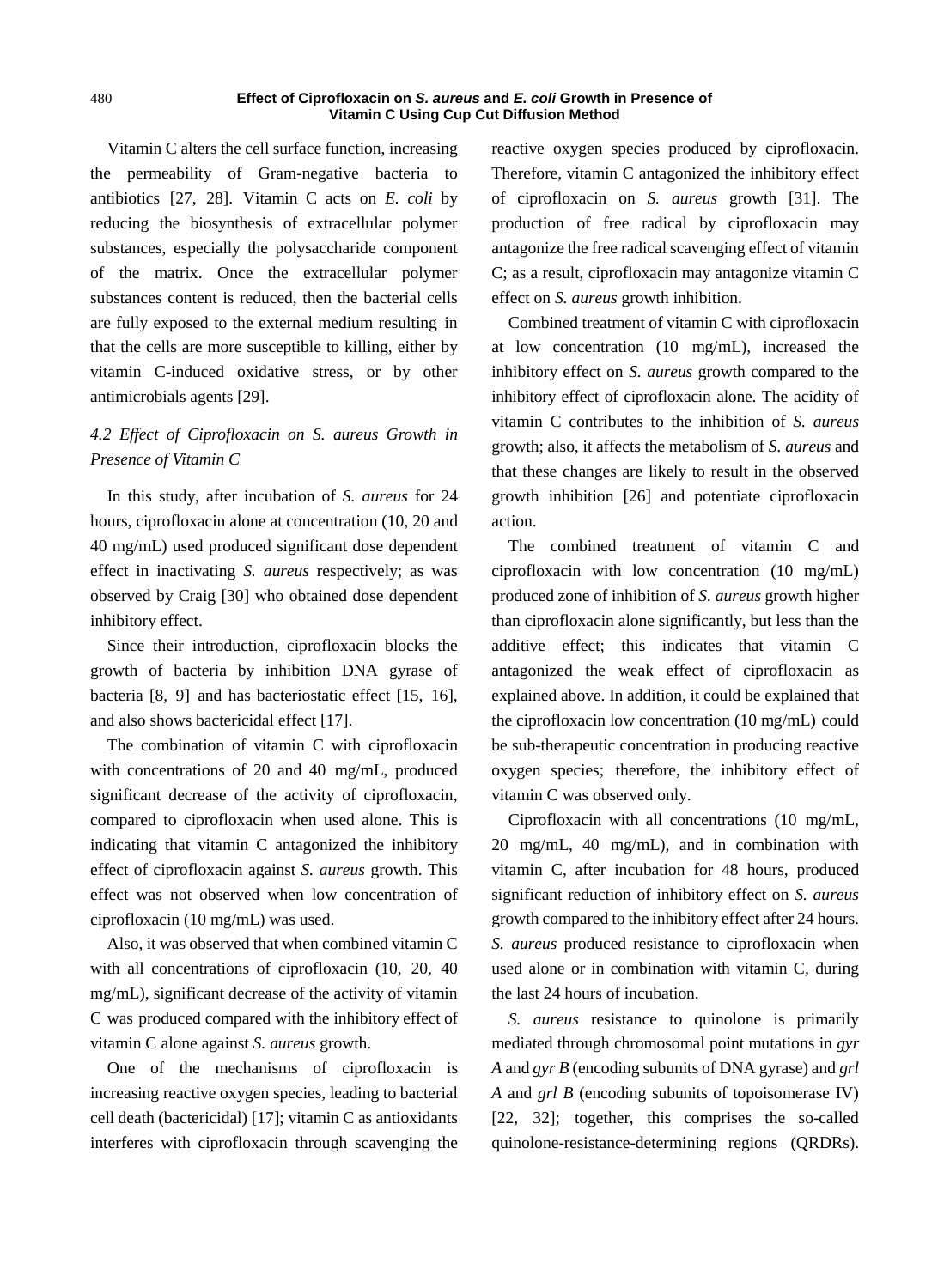Amino acid changes in these critical regions of the enzyme-DNA complex (QRDR), reduce quinolone affinity for both of its targets, additionally nor *A* gene (encodes quinolone efflux pump) contributing to reduced susceptibility [33]. DNA sequence analysis revealed that ciprofloxacin resistance by *S. aureus* is associated with Ser-84→Phe mutation in the DNA gyrase A protein [34].

Therefore, drug-enzyme binding is reduced, and quinolones loss their ability to inhibit DNA ligation or to reduce the stability of the enzyme-quinolone-DNA complex [35-41].

Effect of vitamin C on *S. aureus* in combination with ciprofloxacin showed that Vitamin C decreased the effect of ciprofloxacin by scavenging the reactive oxygen species produced ciprofloxacin. However, when used alone vitamin C significantly inhibited the growth of *S. aureus*.

# *4.3 Effect of Ciprofloxacin on E. Coli Growth in Presence of Vitamin C*

Ciprofloxacin (40 mg/mL, 20 mg/mL, 10mg/mL) inhibitory effect on *E. coli* growth after incubation for 24 hours, showed dose dependent inhibition of *E. coli*  growth. This indicates that increasing the concentration of ciprofloxacin, results in a significant increase in inhibitory effect on growth of *E. coli.*

Ciprofloxacin produced concentration dependence *E. coli* killing [30]. *E. coli* is more sensitive to ciprofloxacin than *S. aureus*; this may be due to physiological differences of bacterial species [21]. Gram‐negative bacterium regulates outer membrane permeability characteristics by the presence of hydrophilic channels known as porins. Fluoroquinolones enter *E. coli* bacterial cell both by crossing the membranes and by accessing the porins [42].

The combination of vitamin C with low concentration of ciprofloxacin (10 mg/mL) did not change the inhibitory effect on *E. coli* growth compared to ciprofloxacin alone. While vitamin C combined with higher concentration of ciprofloxacin (20 and 40 mg/mL), produced an increase in the inhibitory effect on the growth of *E. coli*, compared to the effect of ciprofloxacin each alone. This indicates that vitamin C potentiates ciprofloxacin effect on *E. coli* growth, or it may produce additive inhibitory effect.

Vitamin C produced slightly inhibitory effect on *E. coli* growth when used alone, but when combined with antibacterial or others antioxidants produced clear inhibitory effect. This may due to the effect of vitamin C on growth of *E. coli* by reducing biosynthesis of extracellular polymer substances, especially the polysaccharide component of the matrix; therefore, once the extracellular polymer substances content is reduced, then the bacterial cells are more exposed to external medium and more susceptible to killing [29]. Vitamin C enhanced the effect of ciprofloxacin, by increasing the permeability of Gram-negative bacteria to its effect [21, 27, 28].

It was reported that Vitamin C potentiated the antibacterial activity of ciprofloxacin, this may be due to its pro-oxidant activity or by altering the membrane permeability [43].

The inhibitory effect of ciprofloxacin with or without vitamin C on *E. coli* growth was not changed after 48 hours incubation compared to 24 hours incubation.

*S. aureus* produced resistance by many mechanisms of ciprofloxacin (significant decrease of activity) in presence or absence of vitamin C, but *E .coli* does not produce resistance to ciprofloxacin compared with *S. aureus.* It was more susceptible of ciprofloxacin, vitamin C in combination with ciprofloxacin enhanced effectiveness of ciprofloxacin; because vitamin C increased permeability of Gram negative bacteria to antibiotics and also competing with magnesium binding site in the cell wall, and cell membrane [21].

## **5. Conclusions**

Ciprofloxacin produces dose dependent increase in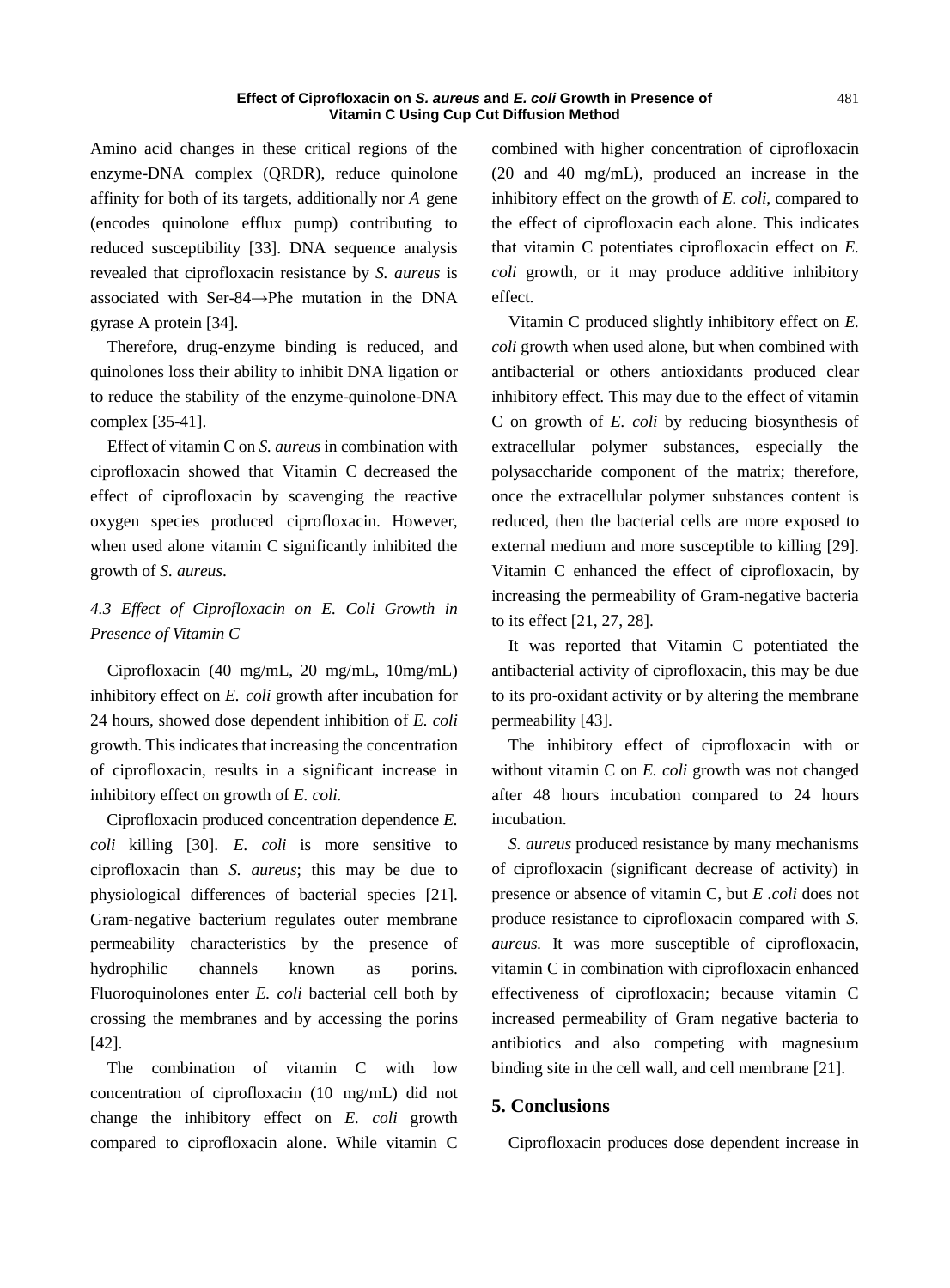zone of inhibition of *S. aureus* and *E. coli* growth, after 24 and 48 hours incubation. While vitamin C in the concentration used produced inhibitory effect on the growth of *S. aureus* and *E. coli*, after 24 hours incubation, vitamin C effect was not changed after 48 hours incubation.

After 24 hours incubation, vitamin C potentiated the effect of ciprofloxacin at concentration 10 mg/mL; while vitamin C antagonized the effect of ciprofloxacin at higher concentrations 20 and 40 mg/mL on *S. aureus*  growth.

After 48 hours incubation, *S. aureus* produced resistance against ciprofloxacin alone, and combined with vitamin C compared to zone of inhibition after 24 hours.

Ciprofloxacin produced dose dependent inhibition of *E. coli* growth after incubation for 24 and 48 hours. Vitamin C potentiated the inhibitory effect induced by ciprofloxacin (additive effect).

The inhibitory effect of ciprofloxacin, vitamin C and the combination on *E. coli* growth was not changed after 48 hours compared to 24 hours.

Ciprofloxacin in more variable concentration with vitamin C should be studied in details to find out an explanation for the behavior we obtained. *In vivo* experiment should be carried out for vitamin C with other antimicrobial agents that have different mechanisms.

## **References**

- [1] Iqbal, K., Khan, A., Muzaffar, M., and Khattak, A. K. 2004. "Biological Significance of Ascorbic Acid (Vitamin C) in Human Health—A Review." *Pakistan Journal of Nutrition* 3 (1): 5-13.
- [2] Chambial, S., Dwivedi, S., and Sharma, P. 2013. "Vitamin C in Disease Prevention and Cure: An Overview." *Indian J Clin Biochem* 28 (4): 314-28.
- [3] Sayers, M. H., Lynch, S. R., and Jocobs, P. 1973. "The Effects of Ascorbic acid Supplementation on the Absorption of Iron in Maize, Wheat and Soya." *Br. J. Haematology* 24: 209-18.
- [4] Du, J., Cullen, J. J., and Buettner, G. R. 2012. "Review Ascorbic Acid: Chemistry, Biology and the Treatment of Cancer." *Biochim. Biophy. Acta* 18: 443-57.
- [5] [Van Gorkom,](https://www.ncbi.nlm.nih.gov/pubmed/?term=van%20Gorkom%20GNY%5BAuthor%5D&cauthor=true&cauthor_uid=29534432) G. N. Y., [Klein Wolterink,](https://www.ncbi.nlm.nih.gov/pubmed/?term=Klein%20Wolterink%20RGJ%5BAuthor%5D&cauthor=true&cauthor_uid=29534432) R. G. J., [Van](https://www.ncbi.nlm.nih.gov/pubmed/?term=Van%20Elssen%20CHMJ%5BAuthor%5D&cauthor=true&cauthor_uid=29534432)  Elssen, [C. H. M. J.](https://www.ncbi.nlm.nih.gov/pubmed/?term=Van%20Elssen%20CHMJ%5BAuthor%5D&cauthor=true&cauthor_uid=29534432)[, Wieten,](https://www.ncbi.nlm.nih.gov/pubmed/?term=Wieten%20L%5BAuthor%5D&cauthor=true&cauthor_uid=29534432) L.[, Germeraad,](https://www.ncbi.nlm.nih.gov/pubmed/?term=Germeraad%20WTV%5BAuthor%5D&cauthor=true&cauthor_uid=29534432) W. T. V., and Bos, [G. M. J.](https://www.ncbi.nlm.nih.gov/pubmed/?term=Bos%20GMJ%5BAuthor%5D&cauthor=true&cauthor_uid=29534432) 2018. "Influence of Vitamin C on Lymphocytes: An Overview." *[Antioxidants](https://www.ncbi.nlm.nih.gov/pubmed/29534432)* 7 (3): 41.
- [6] Conley, Z. C., Bodine, T. J., Chou, A., and Zechiedrich, L. 2018. "Wicked: The Untold Story of Ciprofloxacin." *PLoS Pathog* 14 (3): e1006805.
- [7] Koestner, J. A. 1989. "Ciprofloxacin: A New Fluoroquinolone." *Am J Med Sci* 297 (2): 128-31.
- [8] Kreuzer, K. N., and Cozzarelli, N. R. 1979. "*Escherichia coli* Mutants Thermosensitive for Deoxyribonucleic Acid Gyrase Subunit A: Effects on Deoxyribonucleic Acid Replication, Transcription, and Bacteriophage Growth." *J. Bacteriol.* 140: 424-35.
- [9] Khodursky, A. B., Zechiedrich, E. L., and Cozzarelli, N. R. 1995. "Topoisomerase IV Is a Target of Quinolones in *Escherichia coli.*" *Proc Natl Acad Sci* 92: 11801-5.
- [10] Levine, C., Hiasa, H., and Marians, K. J. 1998. "DNA Gyrase and Topoisomerase IV: Biochemical Activities, Physiological Roles during Chromosome Replication, and Drug Sensitivities." *Biochim. Biophys; Acta* 1400: 29-43.
- [11] Anderson, V. E., and Osheroff, N. 2001. "Type II Topoisomerases as Targets for Quinolone Antibacterials." *Curr. Pharm* 7: 337-53.
- [12] Gentry, A. C., and Osheroff, N. 2013. "DNA Topoisomerases: Type II." *In Encyclopedia of Biological Chemistry*, Amsterdam: Elsevier Inc., pp. 163-8.
- [13] Fogg, J. M., Randall, G. L., Pettitt, B. M., Sumners, D. W. L., Harris, S. A., and Zechiedrich, L. 2012. "Bullied No More: When and How DNA Shoves Proteins Around." *Q. Rev. Biophys.* 45: 257-99.
- [14] Bush, N. G., Evans, R. K., and Maxwell, A. 2015. "DNA Topoisomerases." *Eco. Sal. Plus* 6ESP-0010-2014.
- [15] Heisig, P. 2009. "Type II Topoisomerases Đinhibitors, Repair Mechanisms and Mutations." *Mutagenesis* 24: 465-9.
- [16] Aldred, K. J., Kerns, R. J., and Osheroff, N. 2014. "Mechanism of Quinolone Action and Resistance." *Biochemistry (Mosc)* 53: 1565-74.
- [17] Zhao, X., Hong, Y., and Drlica, K. 2015. "Moving forward with Reactive Oxygen Species Involvement in Antimicrobial Lethality." *J. Antimicrob. Chemother*. 70: 639-42.
- [18] Sanders, W. E. Jr. 1988. "Efficacy, Safety, and Potential Economic Benefits of Oral Ciprofloxacin in the Treatment of Infections." *Rev. Infect. Dis*. 10 (3): 528-43.
- [19] West, R. L., Vander, W. C. J., Hansen, B. E., Felt-Bersma, R. J. F., van Tilburg, A. J. P., Drapers, J. A. G., and Kuipers, E. J. 2004. "Clinical and Endosonographic Effect of Ciprofloxacin on the Treatment of Perianal Fistulae in Crohn's Disease with Infliximab: A Double-Blind Placebo-Controlled Study." *Aliment. Pharmacol. Ther.* 20: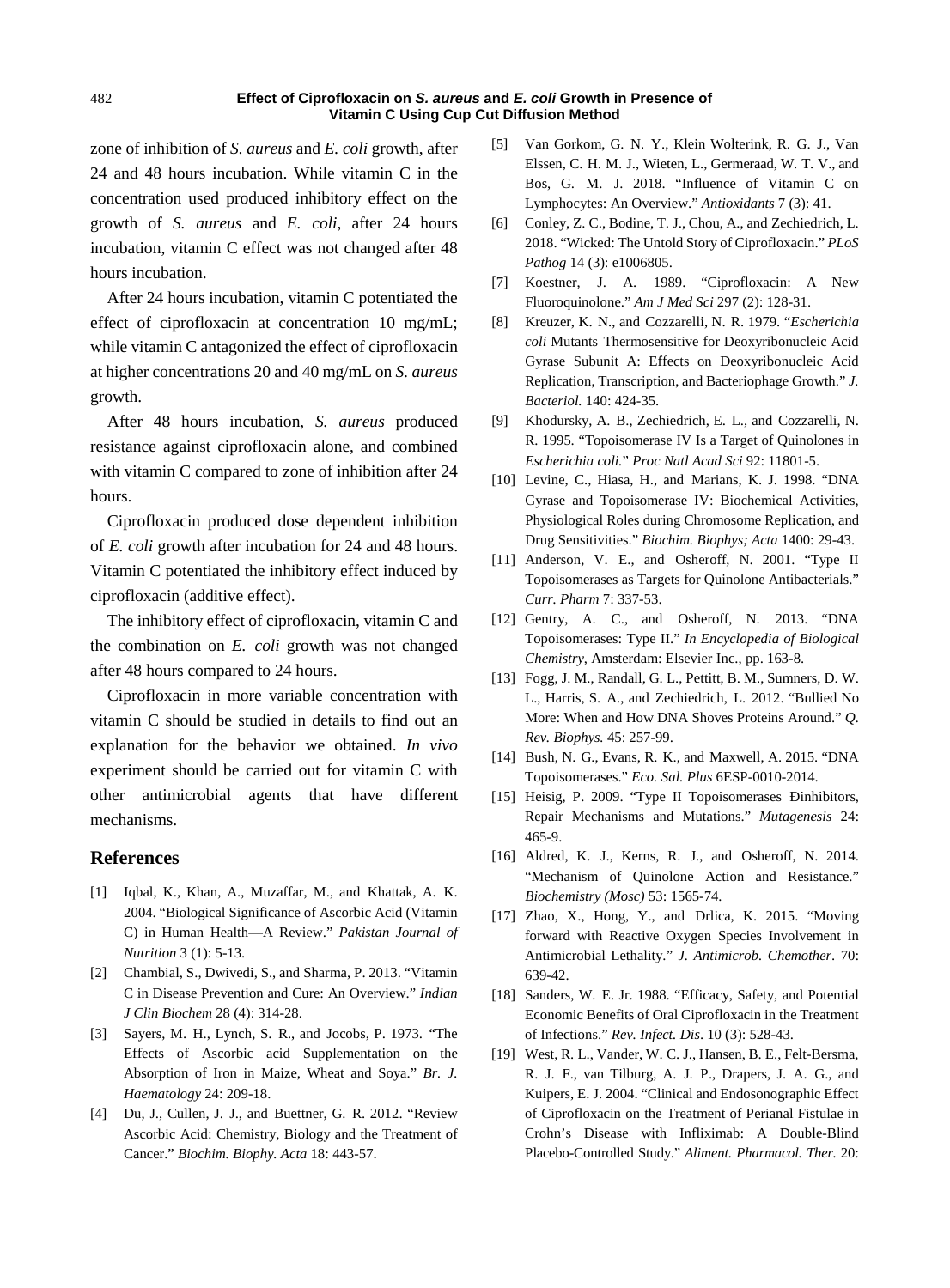1329-36.

- [20] Zeiler, H. J., and Grohe, K. 1986. "The *in Vitro* and *in Vivo* Activity of Ciprofloxacin." In *Ciprofloxacin. Current Topics in Infectious Diseases and Clinical Microbiology*, edited by H. C. Neu, and D. S. Reeves, vol. 1. Wiesbaden: Vieweg + Teubner Verlag.
- [21] Aburawi, S. M., Elahmer, N. M., Eltaif, N. F., Altubuly, R. A., and Sufya, N. M. 2013. "Effect of Vitamin C on Penicillin G Efficacy to Inhibit Bacterial Populations." *Tripolitania Medical Journal* 2 (2): 44-9.
- [22] Ito, H., Yoshida, H., Bogaki, S. M., Niga, T., Hattori, H., and Nakamura, S. 1994. "Quinolone Resistance Mutations in DNA Gyrase gyr A and gyr B Genes of *Staphylococcus aureus.*" *Antimicrobial Agents and Chemotherapy* 38: 2014-23.
- [23] Tong, [S. Y. C.](https://www.ncbi.nlm.nih.gov/pubmed/?term=Tong%20SY%5BAuthor%5D&cauthor=true&cauthor_uid=26016486), [Davis,](https://www.ncbi.nlm.nih.gov/pubmed/?term=Davis%20JS%5BAuthor%5D&cauthor=true&cauthor_uid=26016486) J. S., [Eichenberger,](https://www.ncbi.nlm.nih.gov/pubmed/?term=Eichenberger%20E%5BAuthor%5D&cauthor=true&cauthor_uid=26016486) E., [Holland,](https://www.ncbi.nlm.nih.gov/pubmed/?term=Holland%20TL%5BAuthor%5D&cauthor=true&cauthor_uid=26016486) T. L., and Fowler, V. 2015. "Staphylococcus Aureus Infections: Epidemiology, Pathophysiology, Clinical Manifestations, and Management." *[ClinMicrobiol Rev](https://www.ncbi.nlm.nih.gov/pmc/articles/PMC4451395/)*. 28 (3): 603-61. doi: [10.1128/CMR.00134-14.](https://dx.doi.org/10.1128%2FCMR.00134-14)
- [24] Nordqvist,C. 2017. "*E. coli* Infection: Symptoms, Causes, and Treatment." Last updated Mon 11 December 2017. Reviewed by [Suzanne Falck, MD, FACP.](https://www.medicalnewstoday.com/reviewers) [https://www.medicalnewstoday.com/articles/68511.php.](https://www.medicalnewstoday.com/articles/68511.php)
- [25] Ravikumar, V., Abdel-Haleem, A., Derouiche, A., Mokkapati, M. K., Gojobori, T., and Gao, X. 2017. "Low Concentrations of Vitamin C Reduce the Synthesis of Extracellular Ploymeras and Destabilize Bacteria Biofilms." *Front. Microbiol*. 82599.
- [26] Kallio, J., Jaakkola, M., Mäki, M., Kilpeläinen, P., and Virtanen, V. 2012. "Vitamin C Inhibits Staphylococcus Aureus Growth and Enhances the Inhibitory Effect of Quercetinon Growth of *Eschrichia coli in Vitro*." *Planta Med.* 78 (17): 1824-30.
- [27] Flora, S. J., Pande, M., and Mehta, A. 2003. "Beneficial Effect of Combined Administration of Some Naturally Occurring Antioxidants (Vitamins) and Thiol Chelators in the Treatment of Chronic Lead Intoxication." *Chem. Biol. Interact*. 145: 267-80.
- [28] Nikaido, H. 2003. "Molecular Basics of Bacterial Outer Membrane Permeability Revisited." *Microbiol. Mol. Biol. Rev*. 4: 593-656.
- [29] Pandit, S., Ravikumar, V., Abdel-Haleem, A. M., Derouiche, A., Mokkapati, V. R. S. S., Sihlbom, C., Mineta, K., Gojobori, T., Gao, X., Westerlund, F., and Mijakovic, I. 2017. "Low Concentrations of Vitamin C Reduce the Synthesis of Extracellular Polymers and Destabilize Bacterial Biofilms." *Front. Microbiol.* 8: 2599.
- [30] Craig, W. 1993. "Pharmacodynamics of Antimicrobial Agents as a Basis for Determining Dosage Regimens." *Eur. J. Clin. Microbiol. Infect. Dis*. 12 (1): 6-8.
- [31] Masadeh, M. M., Alzoubi, K. H., Al-Azzam, S. I., Khabour, O. F., and Al-Buhairan, A. M. 2016. "Ciprofloxacin-Induced Antibacterial Activity Is Atteneuated by Pretreatment with Antioxidant Agents." *Pathogens* 5 (1): 28.
- [32] Yamagishi, J., Kojima, T., Oyamada, Y., Fujimoto, K., Hattori, H., Nakumara, S., et al. 1996. "Alteration in the DNA topoisomerase IV GRL A Gene Responsible for Quinolone Resistance in Staphylococcus Aureus." *Antimicrobial Agents and Chemotherapy* 40: 1157-63.
- [33] Yoshida, H., Bogaki, M., Nakamura, S., Ubukata, K., and Konno, M. 1990. "Nucleotide Sequence and Characterization of the Staphylococcus Aureus nor A Gene, Which Confers Resistance to Quinolones." *Journal of Bacteriology* 172: 6942-9.
- [34] Sreedharan, S., Peterson, L. R., and Fisher, L. M. 1991. "Ciprofloxacin Resistance in Coagulase-Positive and -Negative Staphylococci: Role of Mutations at Serine 84 in the DNA Gyrase A Protein of *Staphylococcus aureus* and *Staphylococcus epidermidis*." *Antimicrobial Agents and Chemotherapy* 35 (10): 2151-4.
- [35] Aldred, K. J., McPherson, S. A., Wang, P., Kerns, R. J., Graves, D. E., Turnbough, C. L., and Jr Osheroff, N. 2012. "Drug Interactions with *Bacillus anthracis* Topoisomerase IV: Biochemical Basis for Quinolone Action and Resistance." *Biochemistry* 51: 370-81.
- [36] Aldred, K. J., McPherson, S. A., Turnbough, C. L., Jr, Kerns, R. J., and Osheroff, N. 2013. "Topoisomerase IV-Quinolone Interactions Are Mediated through a Water-Metal Ion Bridge: Mechanistic Basis of Quinolone Resistance." *Nucleic Acids Res*. 41: 4628-39.
- [37] Anderson, V. E., Zaniewski, R. P., Kaczmarek, F. S., Gootz, T. D., and Osheroff, N. 2000. "Action of Quinolones against *Staphylococcus aureus* Topoisomerase IV: Basis for DNA Cleavage Enhancement." *Biochemistry* 39: 2726-32.
- [38] Willmott, C. J., and Maxwell, A. 1993. "A Single Point Mutation in the DNA Gyrase A Protein Greatly Reduces Binding of Fluoroquinolones to the Gyrase-DNA Complex." *Antimicrobial Agents and Chemotherapy* 37: 126-7.
- [39] Anderson, V. E., Gootz, T. D., and Osheroff, N. 1998. "Topoisomerase IV Catalysis and the Mechanism of Quinolone Action." *J. Biol. Chem*. 273: 17879-85.
- [40] Anderson, V. E., Zaniewski, R. P., Kaczmarek, F., Gootz, T. D., and Osheroff, N. 1999. "Quinolones Inhibit DNA Relegation Mediated by Staphylococcus Aureus Topoisomerase IV: Changes in Drug Mechanism across Evolutionary Boundaries." *J. Biol. Chem*. 274: 35927-32.
- [41] Barnard, F. M., and Maxwell, A. 2001. "Interaction between DNA Gyrase and Quinolones: Effects of Alanine Mutations at GyrA Subunit Residues Ser(83) and Asp(87)."